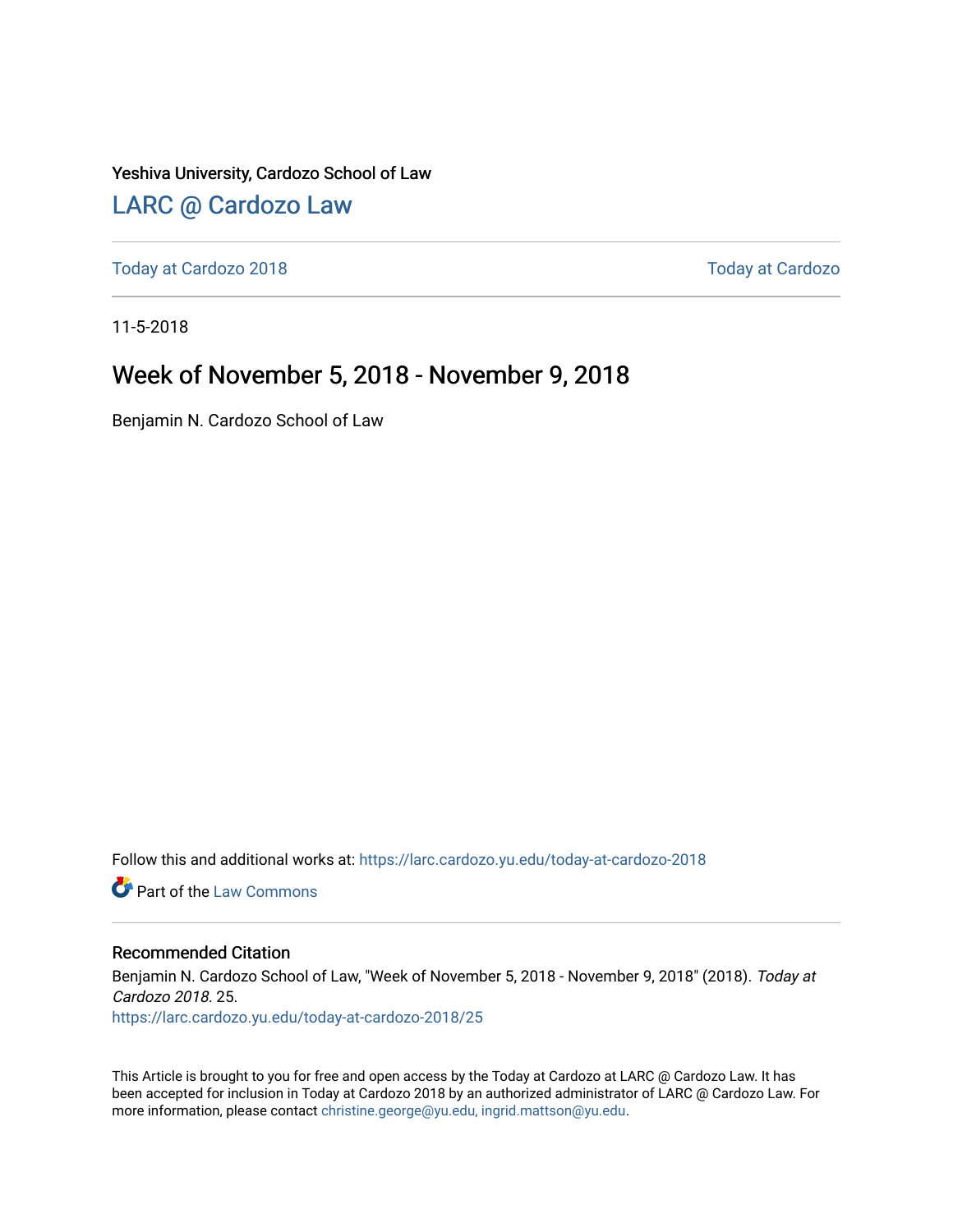## MONDAY, NOVEMBER 5, 2018

Please join CLIHHR & The Cardozo Law Indie Film Clinic for a pre-release special screening of *The Silence of Others* on Monday, November 5 at 6PM in the Third Floor Lounge. A discussion with Fernando Travesi, Director of the International Center for Transitional Justice and reception will follow.

The *Silence of Others* reveals the urgent and ongoing struggle of victims of Spain's 40 year dictatorship under General Franco, who continue to seek justice to this day. Filmed over six years, the film follows victims and survivors as they organize the groundbreaking "Argentine Lawsuit" and fight a state-imposed amnesia of crimes against humanity, in a country still divided four decades into democracy.

Fernando Travesi is the Executive Director of the International Center for Transitional Justice (ICTJ). He has over 20 years of international experience in transitional justice, human rights, and rule of law. Prior to joining ICTJ in 2014, he was the Director of the UNDP Transitional Justice Basket Fund in Colombia. He also served as UNDP Senior Justice Advisor in Tunisia after the Jasmine Revolution.

Cardozo FIRE (For Immigrants' Rights and Equality) is hosting an Immigration Court Help Desk training session \*tonight\* **November 5th, at 6-7:30pm, in room 204.**

\_\_\_\_\_\_\_\_\_\_\_\_\_\_\_\_\_\_\_\_\_\_\_\_\_\_\_\_\_\_\_\_\_\_\_\_\_\_\_\_\_\_\_\_\_\_\_\_\_\_\_\_\_\_\_\_\_\_\_\_\_\_\_\_\_\_\_

\*Dinner will be served\*

Lauren Wyatt, an attorney from Catholic Charities Immigration Services, will train students to volunteer in immigration court! 1Ls, 2Ls, 3Ls, and LLMs are welcome. **---No second language required and no immigration experience necessary.**

**More about the program:** This is an excellent opportunity to get hands-on legal experience in immigration. It looks great on resumes and will likely be a talking point during interviews. After the training, Catholic Charities will offer a list of dates when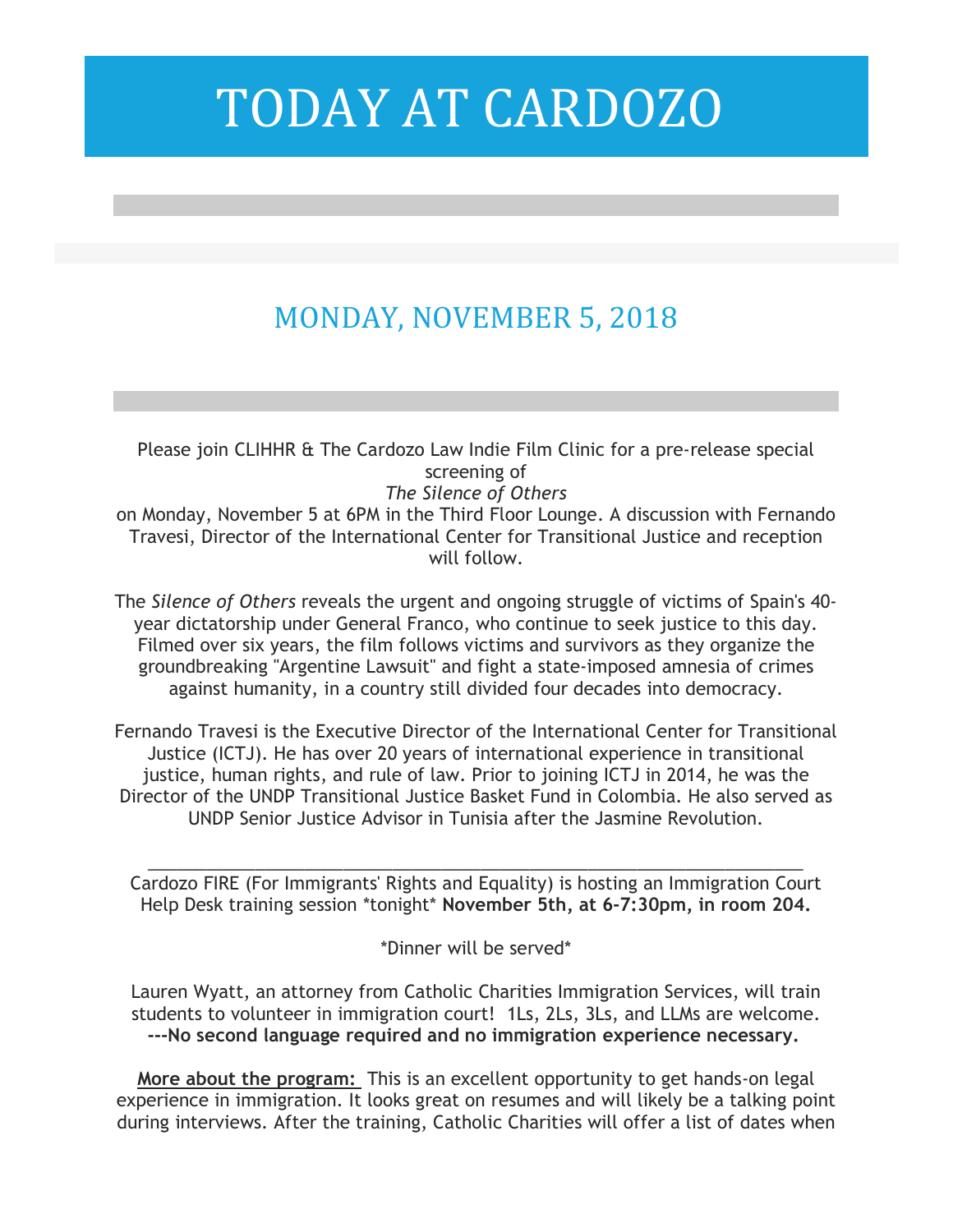students can sign up to go to immigration court for the day with the "Immigration Court Help Desk" program. Students will get to interview clients and fill out intake forms to help determine which immigration relief options people may be eligible for.

**\*1Ls,** whether you're hoping to get an immigration-related internship or not, employers are impressed to see 1Ls who have already gone to court and worked with clients when most do not have any legal experience yet.

### Upcoming Events and Announcements

An Evening with Design Legend Stuart Weitzman November 19, 2018 6:30 pm, MCR

The FAME Center at Cardozo Law and the Cardozo Fashion Law Society invite you to An Evening with Design Legend Stuart Weitzman

Stuart Weitzman's passion for design has been a lifelong pursuit: he began working at his father's Massachusetts shoe factory while still in college. After graduating from the University of Pennsylvania's Wharton School, Weitzman applied himself to the industry with laserlike focus, eventually building the globally-renowned company that bears his name. Today, his shoes dominate the red carpet events and are worn by loyal celebrity fans like Angelina Jolie, Taylor Swift, Haley Berry, Blake Lively, Beyonce, Nicole Kidman, Selena Gomez, Jennifer Lawrence, Gigi Hadid, Princess Kate and Princess Meghan, and by millions of women who buy them in over 75 countries around the world. Come spend some time with Weitzman and hear about his remarkable shoe design journey.

Doors open at 6:00 pm

Reception to follow

\_\_\_\_\_\_\_\_\_\_\_\_\_\_\_\_\_\_\_\_\_\_\_\_\_\_\_\_\_\_\_\_\_\_\_\_\_\_\_\_\_\_\_\_\_\_\_\_\_\_\_\_\_\_\_\_\_\_\_\_\_\_\_\_\_\_\_\_\_\_\_\_

Please join the Esports Bar Association and the Cardozo Sports Law Society for a discussion on the "Esports Ecosystem" with some of the most prominent figures in the industry! Details below:

**WHAT**:

The Esports Bar Association and the Cardozo Sports Law Society Present: The Esports Ecosystem

#### **WHEN**: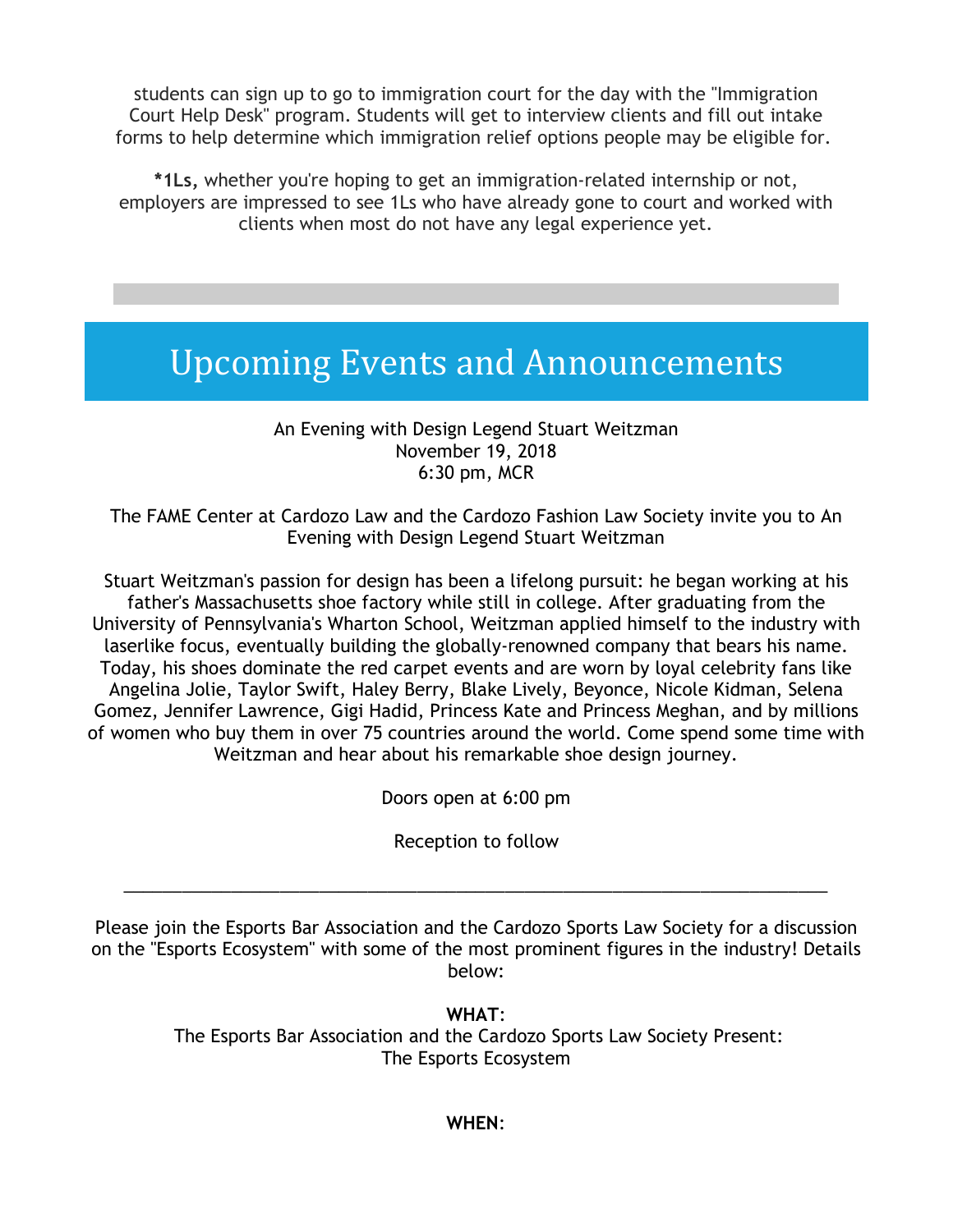November 7, 2018, 6:00 p.m. - 8:30 p.m. (check-in with dinner begins at 6:00 followed by a 1.5 hour panel with questions starting at 6:30)

#### **WHERE**:

Cardozo Lobby and Moot Court Room

**TOPIC**:

The Ecosystem of Esports - the legal and nonlegal relationship between coaches, developers, owners, players, etc.

#### **PANELISTS**:

Sundance DiGiovanni (Founder of MLG; VP at Blizzard), Bobby Sharma (Electronic Sports Group), Harris Peskin (ESG Law), Jacob Wolf (ESPN; moderator), & Ryan Fairchild (Brooks, Pierce, McLendon, Humphrey & Leonard, LLP)

#### **CO-SPONSORS**:

The event is co-sponsored by the Cardozo FAME Center, the Cardozo Interactive Entertainment Law Society, and the St. John's School of Law Entertainment, Arts and Sports Law Society

**CLE**: 1.5 transitional/non-transitional New York State CLE credits in the category "Areas of Professional Practice"

\_\_\_\_\_\_\_\_\_\_\_\_\_\_\_\_\_\_\_\_\_\_\_\_\_\_\_\_\_\_\_\_\_\_\_\_\_\_\_\_\_\_\_\_\_\_\_\_\_\_\_\_\_\_\_\_\_\_\_\_\_\_\_\_\_\_\_\_\_\_\_\_\_\_\_\_\_\_

 Thursday, November 8, 6:30pm, 5th Floor Faculty Lounge Please join the Cardozo Startup Society, along with DLx Law LLP and HUT Consulting, as they cohost a "Crypto Nights: State Securities Regulators Panel" discussing state securities laws and how they apply to digital assets (cryptocurrency). The panel of top industry professionals, including current and former state securities regulators will be moderated by Greg Strong, lawyer at DLx and former Director of the Consumer Protection Unit for the Delaware Department of Justice. The panelists include current and former regulators from New York and Delaware, and closing remarks from Michael Pieciak, President of NASAA, the North American Securities Administrators Association. Light refreshments will be served.

> The Heyman Center for Corporate Law & Governance invites you to: **The ABCs of IPOs**

\_\_\_\_\_\_\_\_\_\_\_\_\_\_\_\_\_\_\_\_\_\_\_\_\_\_\_\_\_\_\_\_\_\_\_\_\_\_\_\_\_\_\_\_\_\_\_\_\_\_\_\_\_\_\_\_\_\_\_\_\_\_\_\_\_\_\_\_\_\_\_\_\_\_\_\_\_\_\_\_

**Speaker:** Eric Victorson '11, Associate, White & Case **Date:** Wednesday, November 7, 2018 **Time:**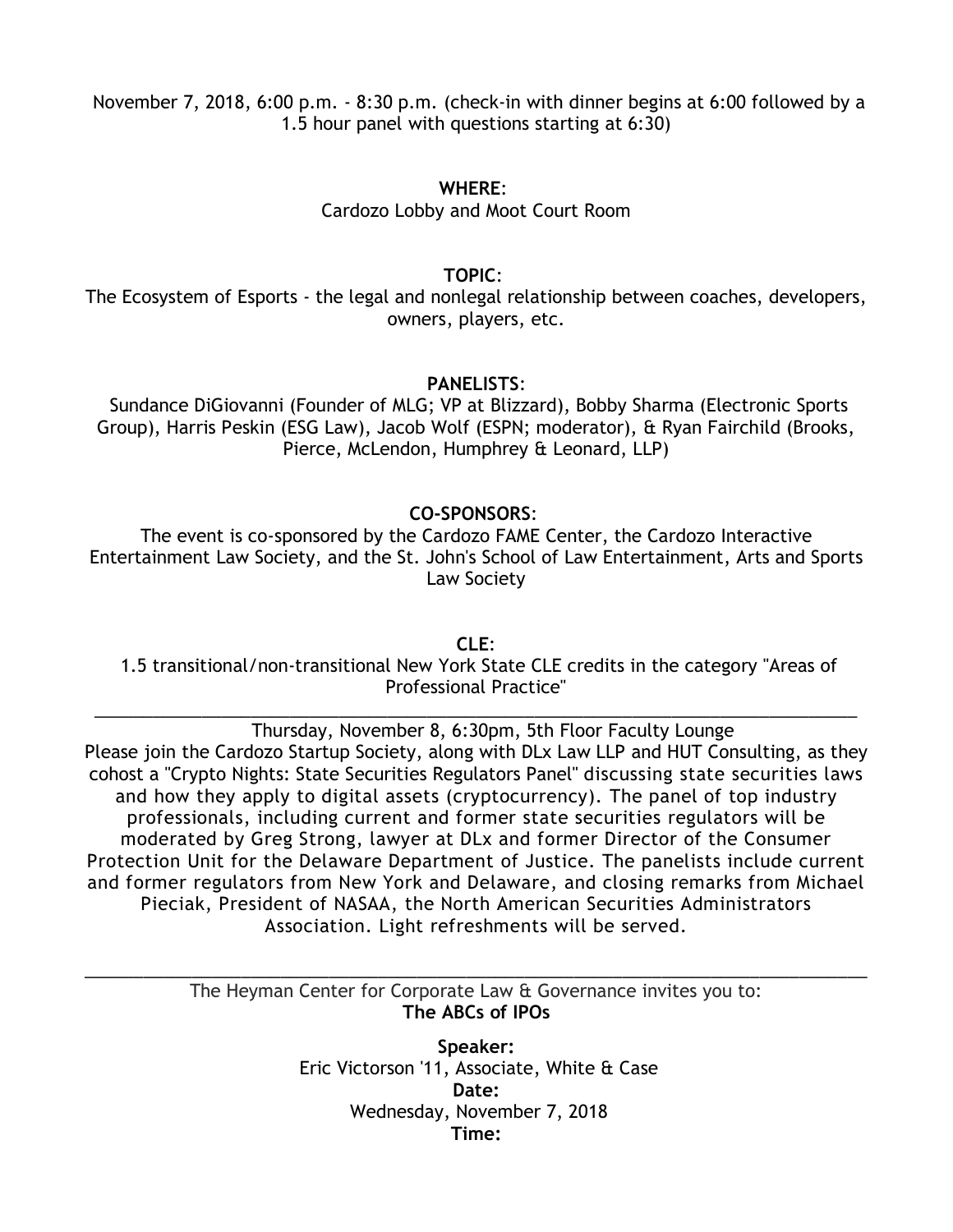#### 12:00 pm **Location:** Rm 205 **Lunch will be provided.**

**.**

Please join us for a lunch talk with Eric Victorson '11, Associate at White & Case and Cardozo Alumnus!

Mr. Victorson will explain the ins and outs of an important area in capital markets practice an Initial Public Offering ("IPO") of a company's shares to the investing public. He will also detail the IPO process, including the advantages and disadvantages from a business perspective, the factors to consider from a legal perspective, and how to close an IPO. This lunch talk is a must-see for anyone interested in learning more about a career in securities

law.

This event is open only to the Cardozo community. If you register and can no longer attend, please let us know so that we have an accurate headcount for catering purposes.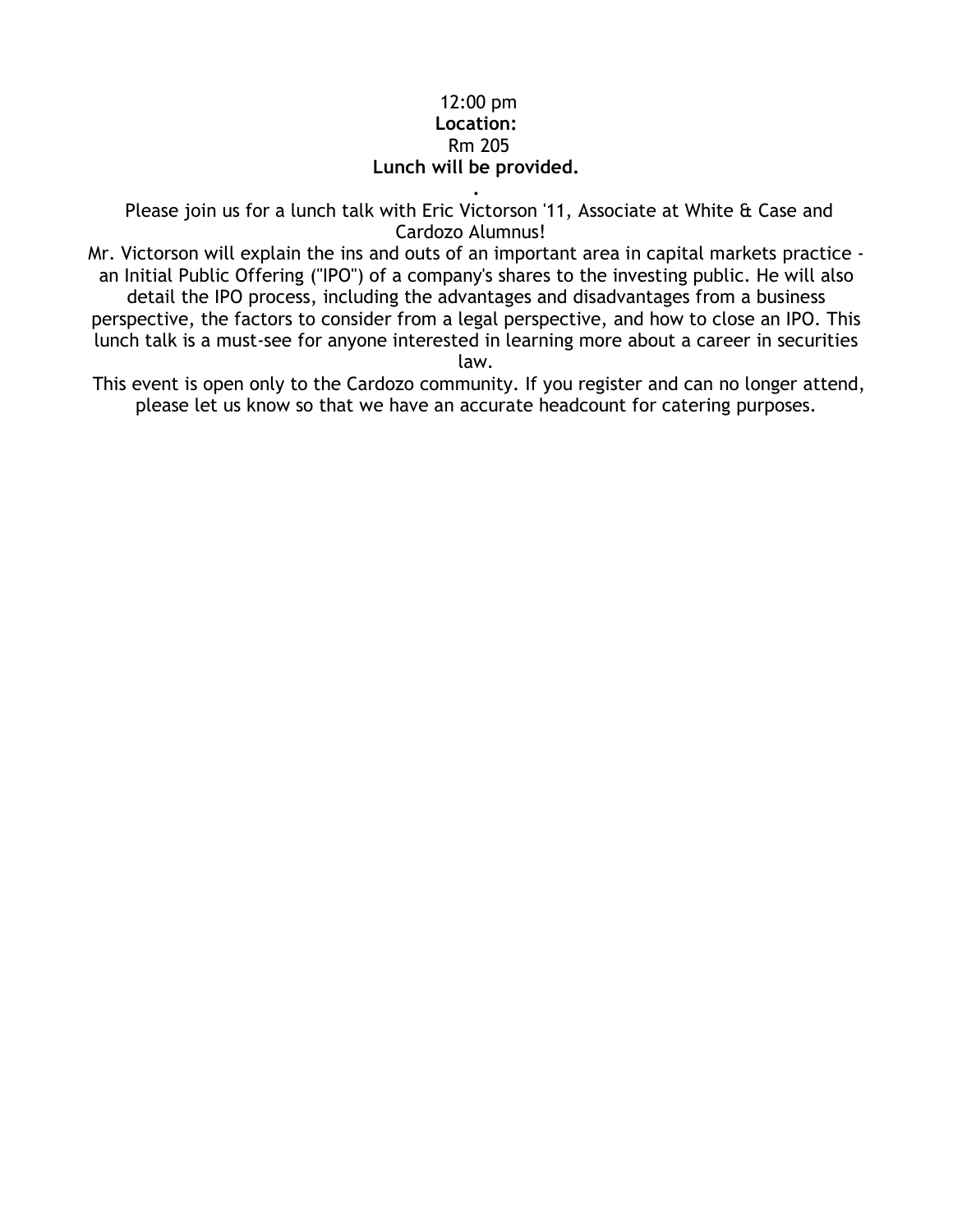## TUESDAY, NOVEMBER 6, 2018

Club hosting: Intellectual Property Law Society Name of event: Women in IP Location: 3rd Floor Lounge Date Time: November 6th, 6pm-8pm Event description:

Cardozo's Intellectual Property Law Society is hosting a panel: Women in IP, that will include discussion with current professionals who are employed in the intellectual property field, and how they got to the positions they are in today.

The panel will be 6pm-7pm with a networking reception to follow.

Panelists:

Jeanne Curtis, Moderator - Cardozo/Google Patent Project Director

Katherine Helm - Partner, Dechert

Allison Altersohn - Partner, King & Spalding

Lisa J. Urlich - IP Law Digital Business Group, IBM

Gloria Fuentes - Executive Director Corporate Transactions, Merck Lateasha Powell - Intellectual Property Counsel, Tapestry

This event is hosted in conjunction with Cardozo's Women's Law Initiative & ChIPs

Upcoming Events and Announcements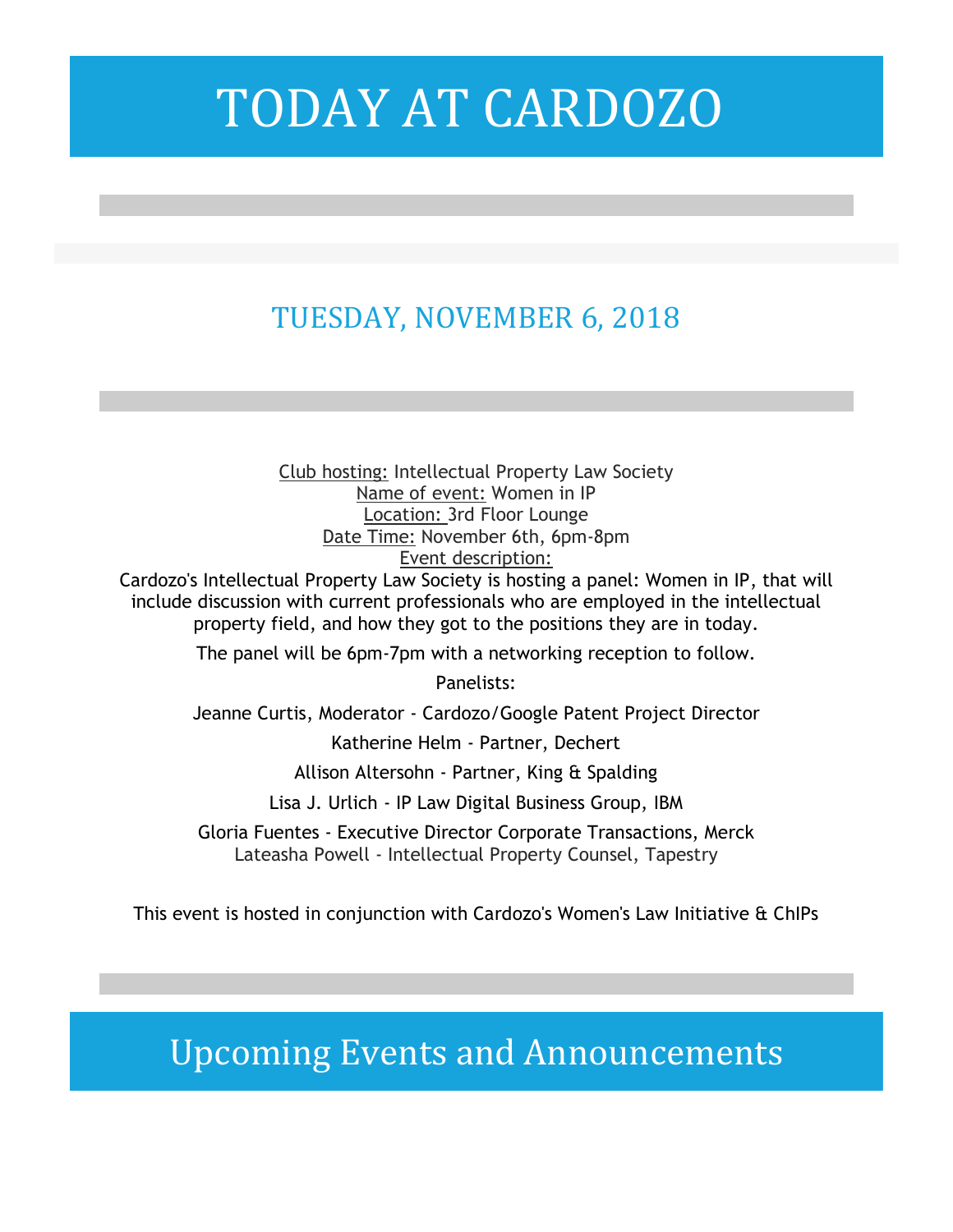The Heyman Center for Corporate Law & Governance and the Business Law Society invite you to the annual:

### **Compliance Roundtable\***

#### **Date**: Thursday, November 8, 2018 **Time**: 6:00 pm **Location**: Rm 1008

### **Light refreshments will be provided after the panel.**

Please join us for a roundtable event to learn more about pursuing a career in compliance! The panel will be moderated by Professor Mike Stone, Senior Fellow and Director of Compliance at the Heyman Center. Panelists will include:

**Robert McCabe**, former Director and Senior Counsel at Société Générale **Elise Michael** '15, Associate, Katten Muchin Rosenman LLP **Emily Posner Schoolman** '08, Head of Corporate Compliance, Raymond James **Douglas Siegel**, Managing Director and Chief Compliance Director, Oppenheimer Companies

\*This event is part of the Compliance Speaker Series and will qualify towards the Compliance Concentration requirement.

This event is open only to the Cardozo community. If you register and can no longer attend, please let us know so that we have an accurate headcount for catering purposes.

#### \_\_\_\_\_\_\_\_\_\_\_\_\_\_\_\_\_\_\_\_\_\_\_\_\_\_\_\_\_\_\_\_\_\_\_\_\_\_\_\_\_\_\_\_\_\_\_\_\_\_\_\_\_\_\_\_\_\_\_\_\_\_\_\_\_\_\_\_\_\_\_\_\_\_\_\_\_\_\_\_\_ CRJ Moots, Vol. 3, No. 3: Pehush v. Wallkill

Nov. 7

th, 2:30 - 4:00 pm

Jacob Burns Moot Court Room

Issue: Is the defendant in a false arrest and malicious prosecution case entitled to qualified immunity?

Appearing for Mr. Pehush: Scott A. Korenbaum, CSL '88, Law Offices of Scott Korenbaum Judges: Professor Alex Reinert; Professor Betsy Ginsberg; Josh Moskovitz, CSL '10, Bernstein Clarke & Moskovitz PLLC

Come watch as Cardozo faculty and outside experts help prepare Scott Korenbaum (Cardozo Class of 1988) for his upcoming argument in the United States Court of Appeals for the Second Circuit in Pehush v. Wallkill.

Please note: By attending the moot, you agree to treat as confidential anything said during the session. If you are currently interning or working for Morris Duffy Alonso & Faley or Portale Randazzo LLP, you unfortunately may not attend.

\_\_\_\_\_\_\_\_\_\_\_\_\_\_\_\_\_\_\_\_\_\_\_\_\_\_\_\_\_\_\_\_\_\_\_\_\_\_\_\_\_\_\_\_\_\_\_\_\_\_\_\_\_\_\_\_\_\_\_\_\_\_\_\_\_\_\_\_\_\_\_\_\_\_\_\_\_\_\_\_\_\_\_

Please join the Cardozo Law Institute in Holocaust and Human Rights on Wednesday, November 7<sup>th</sup> at 12PM in Room 1008 for a discussion on the right to religious freedom and its relationship to equality and nondiscrimination norms under both domestic and international human rights law. Lunch will be served.

Faraz Sanei is a Visiting Instructor of Clinical Law and the Telford Taylor Teaching Fellow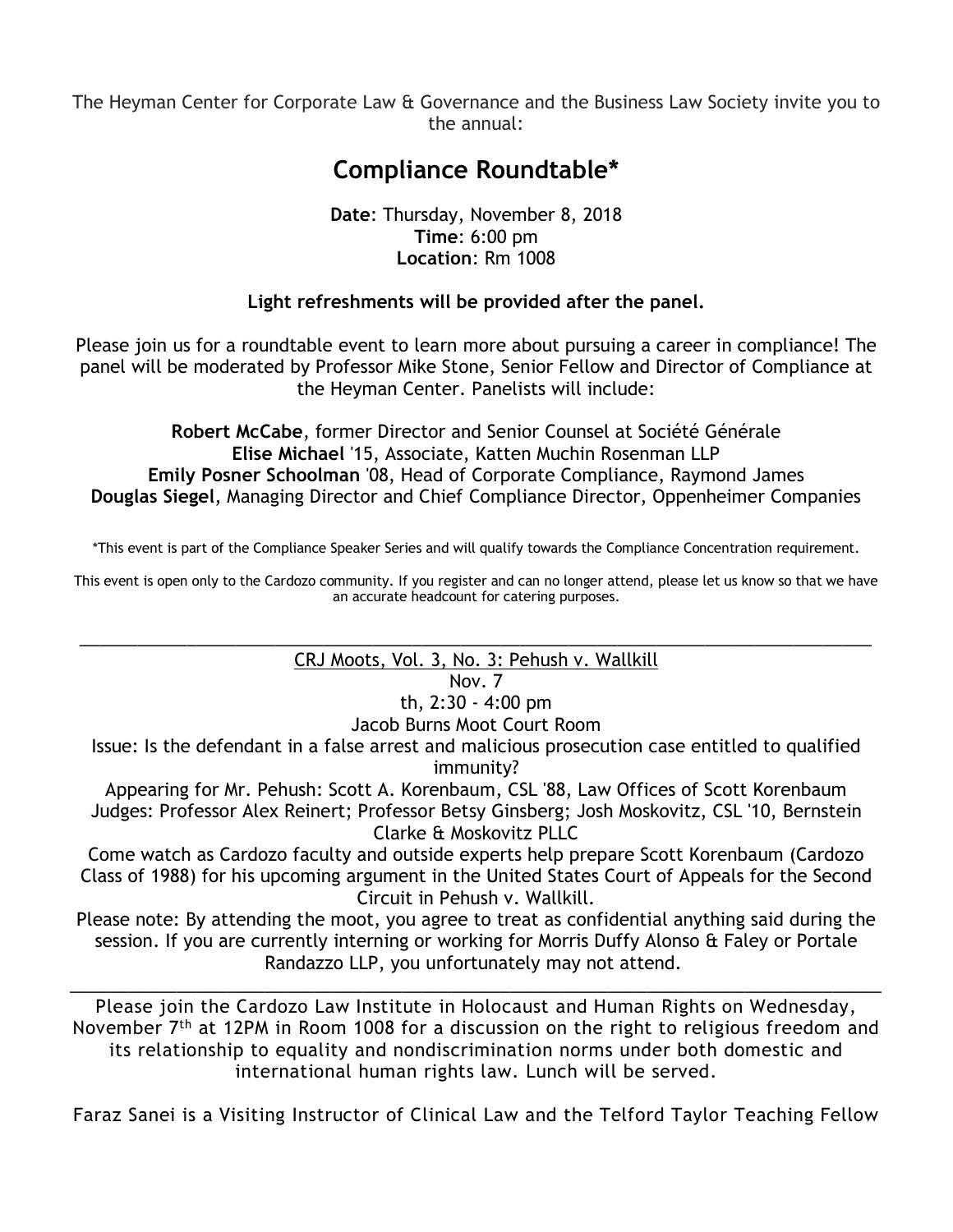at the Benjamin B. Ferencz Human Rights and Atrocity Prevention Clinic. Prior to joining Cardozo he was the Director of the Project for Freedom of Religion or Belief at the Ralph Bunche Institute for International Studies (The Graduate Center, City University of New York) and a Legal Advisor to the UN Special Rapporteur on freedom of religion or belief. From 2010 to 2015, Faraz served as the Iran and Gulf researcher with Human Rights

Watch's Middle East and North Africa division.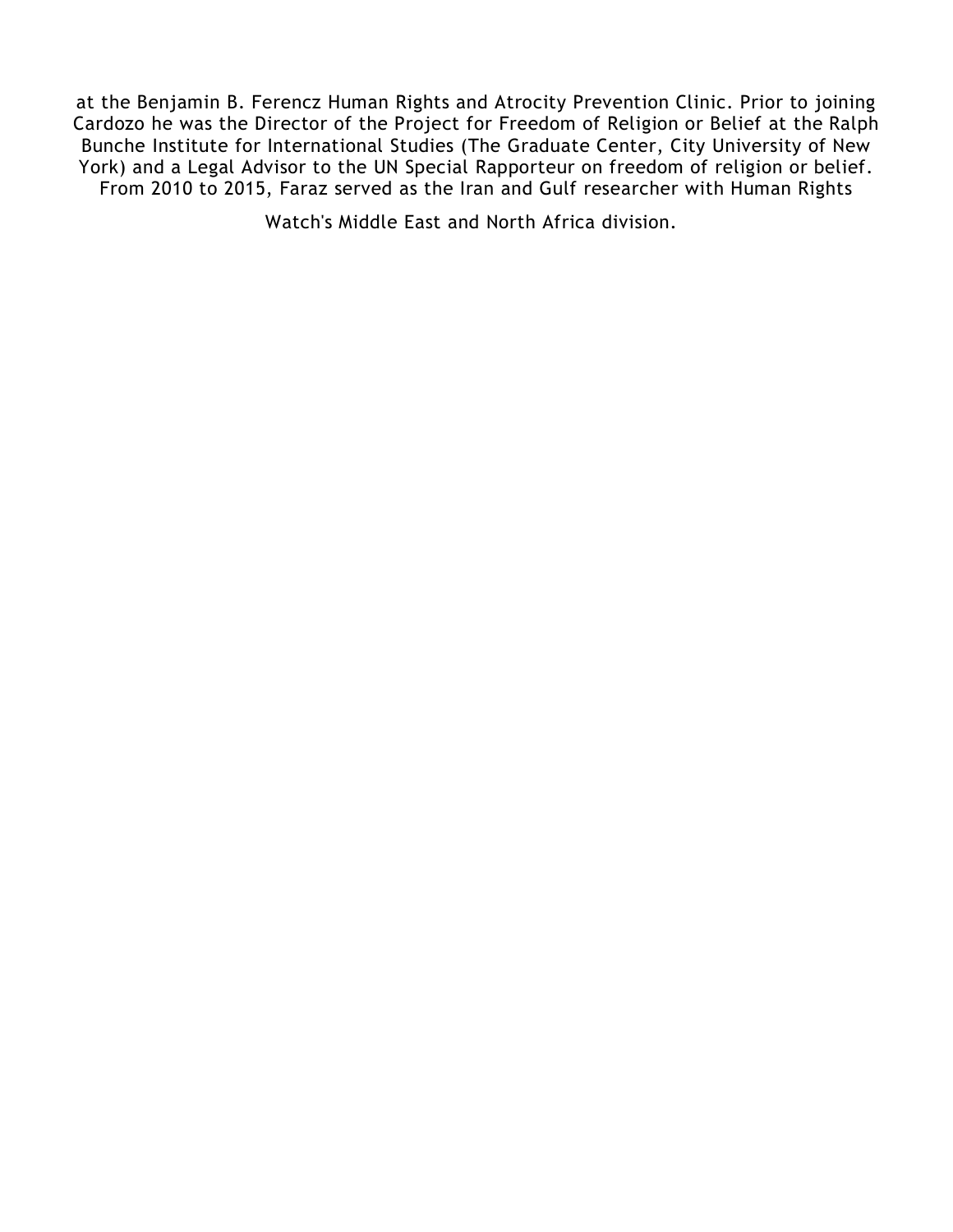## WEDNESDAY, NOVEMBER 7, 2018

Cardozo Arts and Entertainment Law Journal and Cardozo's Philosophy and Law Society Present:

FREE SPEECH

and

ONLINE PLATFORMS

When: Wednesday, November 7th Where: Moot Court Room Time: 12:00 - 1:30 P.M. Pizza will be served!

Protest speech invokes the First Amendment's values, but not necessarily the First Amendment's protections. Should this be the case for large online platforms such as Facebook or YouTube? Has the public space been redefined in the digital age? From digital harassment to conspiracy theorists, what role should the government take in online speech?

Please Join Us as we explore these questions.

Join Chabad at Cardozo at 12:10pm for Ten Minutes of Torah in room 425. Pizza will be served. Looking forward to seeing everybody there.

\_\_\_\_\_\_\_\_\_\_\_\_\_\_\_\_\_\_\_\_\_\_\_\_\_\_\_\_\_\_\_\_\_\_\_\_\_\_\_\_\_\_\_\_\_\_\_\_\_\_\_\_\_\_\_\_\_\_\_\_\_\_\_\_\_\_\_\_\_\_\_\_\_\_\_\_\_\_\_\_\_\_\_\_\_\_\_\_\_\_\_

Please join the Esports Bar Association and the Cardozo Sports Law Society for a discussion on the "Esports Ecosystem" with some of the most prominent figures in the industry! Details below:

\_\_\_\_\_\_\_\_\_\_\_\_\_\_\_\_\_\_\_\_\_\_\_\_\_\_\_\_\_\_\_\_\_\_\_\_\_\_\_\_\_\_\_\_\_\_\_\_\_\_\_\_\_\_\_\_\_\_\_\_\_\_\_\_\_\_\_\_\_\_\_\_\_\_\_\_\_\_\_\_\_\_\_\_\_\_\_\_\_\_\_\_

• **WHAT**: The Esports Bar Association and the Cardozo Sports Law Society Present: The Esports Ecosystem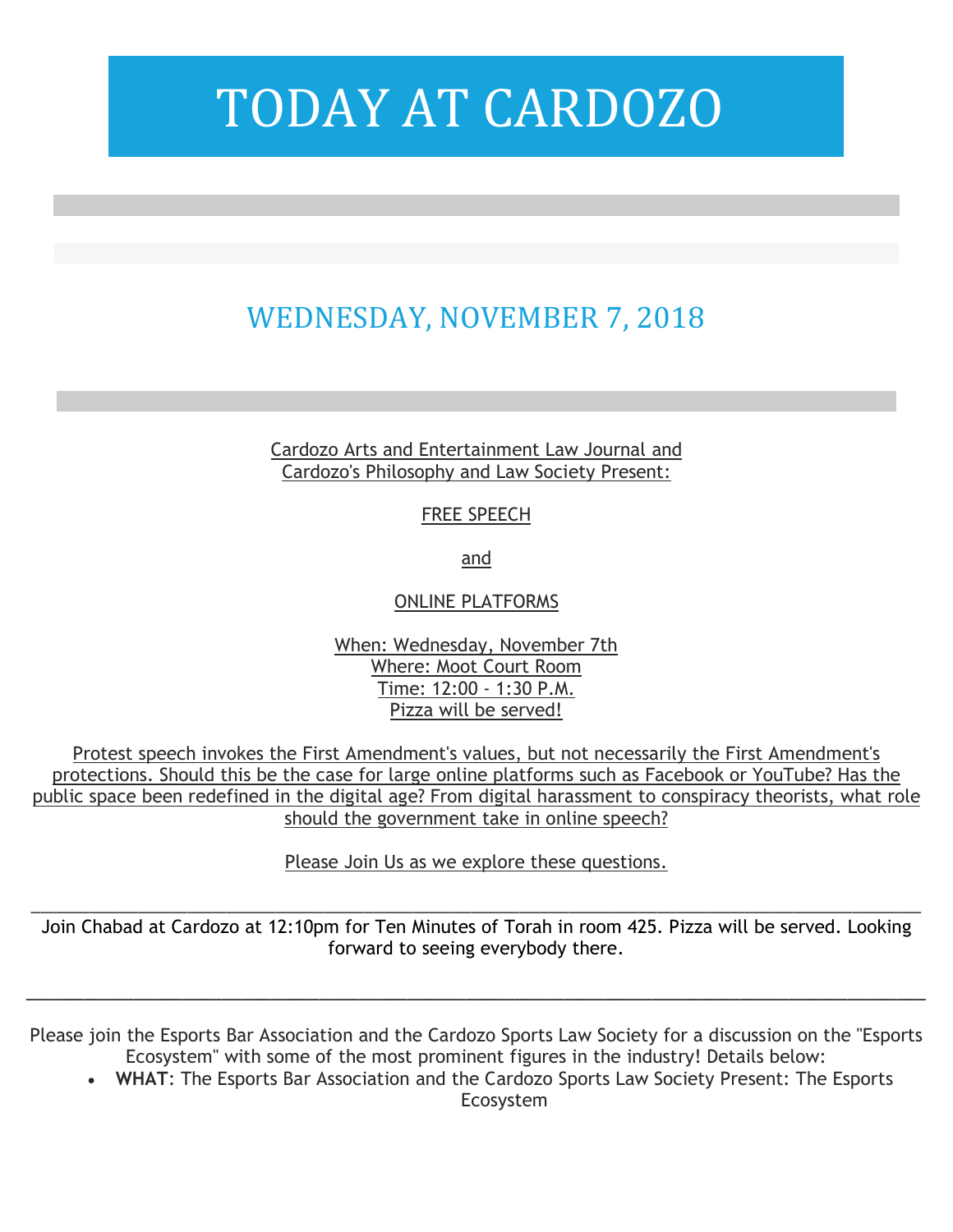- **WHEN**: November 7, 2018, 6:00 p.m. 8:30 p.m. (check-in with dinner begins at 6:00 followed by a 1.5 hour panel with questions starting at 6:30)
	- **WHERE**: Cardozo Lobby and Moot Court Room
	- **TOPIC**: The Ecosystem of Esports the legal and nonlegal relationship between coaches, developers, owners, players, etc.
- **PANELISTS**: Sundance DiGiovanni (Founder of MLG; VP at Blizzard), Bobby Sharma (Electronic Sports Group), Harris Peskin (ESG Law), Jacob Wolf (ESPN; moderator), & Ryan Fairchild (Brooks, Pierce, McLendon, Humphrey & Leonard, LLP)
	- **CO-SPONSORS**: The event is co-sponsored by the Cardozo FAME Center, the Cardozo Interactive Entertainment Law Society, and the St. John's School of Law Entertainment, Arts and Sports Law

Society

• **CLE**: 1.5 transitional/non-transitional New York State CLE credits in the category "Areas of Professional Practice"

\_\_\_\_\_\_\_\_\_\_\_\_\_\_\_\_\_\_\_\_\_\_\_\_\_\_\_\_\_\_\_\_\_\_\_\_\_\_\_\_\_\_\_\_\_\_\_\_\_\_\_\_\_\_\_\_\_\_\_\_\_\_\_\_\_\_\_\_\_\_\_\_\_\_\_\_\_\_\_\_\_\_ The Heyman Center for Corporate Law & Governance invites you to: **The ABCs of IPOs**

> **Speaker**: Eric Victorson '11, Associate, White & Case **Date**: Wednesday, November 7, 2018 **Time**: 12:00 pm **Location**: Rm 205 **Lunch will be provided.**

Please join us for a lunch talk with Eric Victorson '11, Associate at White & Case and Cardozo Alumnus! Mr. Victorson will explain the ins and outs of an important area in capital markets practice - an Initial Public Offering ("IPO") of a company's shares to the investing public. He will also detail the IPO process, including the advantages and disadvantages from a business perspective, the factors to consider from a legal perspective, and how to close an IPO. This lunch talk is a must-see for anyone interested in learning more about a career in securities law.

This event is open only to the Cardozo community. If you register and can no longer attend, please let us know so that we have an accurate headcount for catering purposes.

\_\_\_\_\_\_\_\_\_\_\_\_\_\_\_\_\_\_\_\_\_\_\_\_\_\_\_\_\_\_\_\_\_\_\_\_\_\_\_\_\_\_\_\_\_\_\_\_\_\_\_\_\_\_\_\_\_\_\_\_\_\_\_\_\_\_\_\_\_\_\_\_\_\_\_\_\_\_\_\_\_\_\_\_ CRJ Moots, Vol. 3, No. 3: Pehush v. Wallkill Nov. 7<sup>th</sup>, 2:30 - 4:00 pm

Jacob Burns Moot Court Room

- Issue: Is the defendant in a false arrest and malicious prosecution case entitled to qualified immunity?
- Appearing for Mr. Pehush: Scott A. Korenbaum, CSL '88, Law Offices of Scott Korenbaum
- Judges: Professor Alex Reinert; Professor Betsy Ginsberg; Josh Moskovitz, CSL '10, Bernstein Clarke & Moskovitz PLLC
- Come watch as Cardozo faculty and outside experts help prepare Scott Korenbaum (Cardozo Class of 1988) for his upcoming argument in the United States Court of Appeals for the Second Circuit in Pehush v. Wallkill.

Please note: By attending the moot, you agree to treat as confidential anything said during the session. If you are currently interning or working for Morris Duffy Alonso & Faley or Portale Randazzo LLP, you unfortunately may not attend.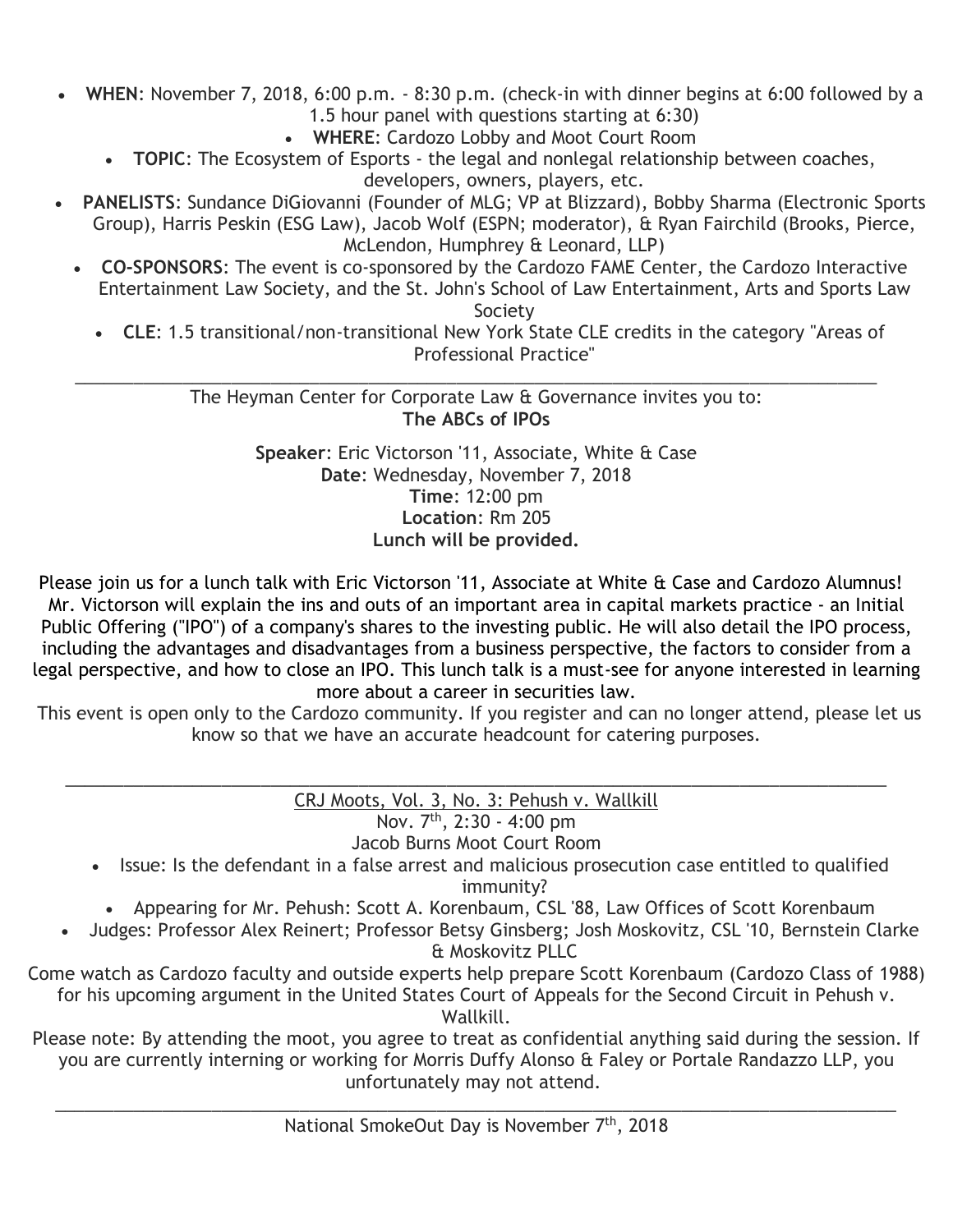#### Thinking about quitting? **Benefits to quitting the habit:**

- **Life Expectancy:** Quitting smoking before the age of 40 reduces the risk of dying from smokingrelated disease by about 90%.
- **Money:** Cigarettes can cost ~13 dollars a pack in NYC. Quitting can help you save close to \$400 dollars a month!
- **Appearance:** Quitting helps stop the damaging effects of tobacco on how you look premature wrinkling of your skin, gum disease, and tooth loss.
- **Friends and Family:** Remove the dangers caused by secondhand smoke for friends, family, and pets
- **Feeling Better:** Quitting will make food taste better, give you more energy, and help get rid of your cough

\_\_\_\_\_\_\_\_\_\_\_\_\_\_\_\_\_\_\_\_\_\_\_\_\_\_\_\_\_\_\_\_\_\_\_\_\_\_\_\_\_\_\_\_\_\_\_\_\_\_\_\_\_\_\_\_\_\_\_\_\_\_\_\_\_\_\_\_\_\_\_\_\_\_\_\_\_\_\_\_\_\_\_\_\_\_\_\_ Join JLSA for its General Body Meeting in room 303 from 12PM - 1PM. Pizza and drinks will be served. Learn about JLSA and enjoy some pizza!!!

\_\_\_\_\_\_\_\_\_\_\_\_\_\_\_\_\_\_\_\_\_\_\_\_\_\_\_\_\_\_\_\_\_\_\_\_\_\_\_\_\_\_\_\_\_\_\_\_\_\_\_\_\_\_\_\_\_\_\_\_\_\_\_\_\_\_\_\_\_\_\_\_\_\_\_\_\_\_\_\_\_\_\_\_\_\_\_\_\_\_ Please join the Cardozo Law Institute in Holocaust and Human Rights on Wednesday, November 7<sup>th</sup> at 12PM in Room 1008 for a discussion on the right to religious freedom and its relationship to equality and nondiscrimination norms under both domestic and international human rights law. Lunch will be served.

Faraz Sanei is a Visiting Instructor of Clinical Law and the Telford Taylor Teaching Fellow at the Benjamin B. Ferencz Human Rights and Atrocity Prevention Clinic. Prior to joining Cardozo he was the Director of the Project for Freedom of Religion or Belief at the Ralph Bunche Institute for International Studies (The Graduate Center, City University of New York) and a Legal Advisor to the UN Special Rapporteur on freedom of religion or belief. From 2010 to 2015, Faraz served as the Iran and Gulf researcher with Human Rights Watch's Middle East and North Africa division.

## Upcoming Events and Announcements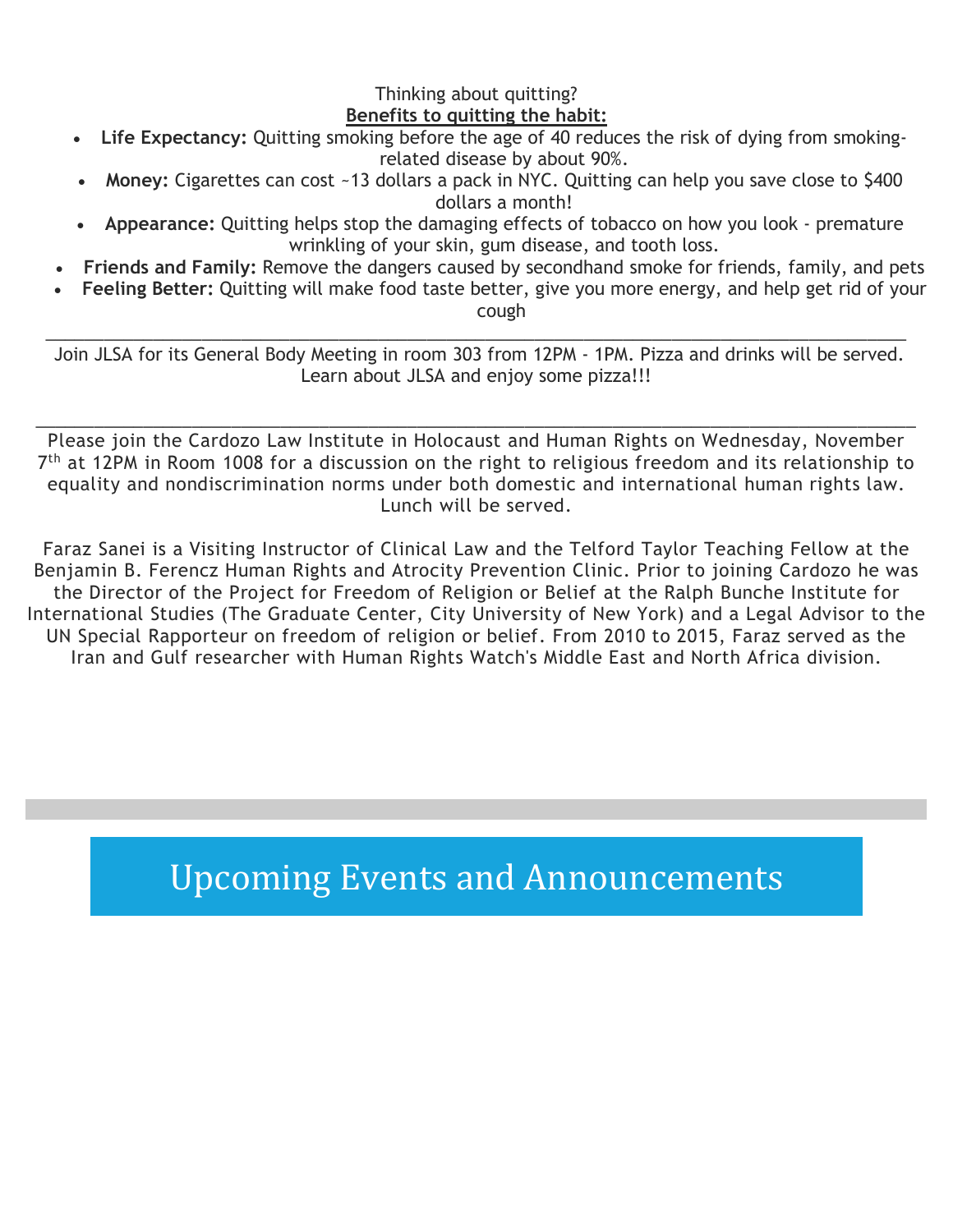**Title of Event:** The Future of the Fourth Amendment: *Carpenter v. United States* and Law Enforcement's Use of Emerging Technologies **Date:** Monday, November 12th at 6:15pm **Location:** Dean's Conference Room (Room 1008) **Sponsoring Groups:** Cardozo Data Law Society, Floersheimer Center for Constitutional Democracy, and Cardozo Data Law Initiative **Event Description:** Come hear distinguished panelists discuss the landmark Supreme Court decision's implications on the intersection of technology and the law! Panelists include: Nathan Freed Wessler of the ACLU's Speech, Privacy, and Technology Project, who argued and won Carpenter at the Supreme Court

Hon. James Orenstein, U.S. Magistrate Judge for the Eastern District of New York Saritha Komatireddy, Acting Deputy Chief of the International Narcotics and Money Laundering Section at the

U.S. Attorney's Office for the Eastern District of New York

The panel will be moderated by Professor Ekow Yankah. Reception to follow in the 10th Floor lobby.

The Cross-Border Practice Society (CBPS) invites you to our Lunch Talk!

\_\_\_\_\_\_\_\_\_\_\_\_\_\_\_\_\_\_\_\_\_\_\_\_\_\_\_\_\_\_\_\_\_\_\_\_\_\_\_\_\_\_\_\_\_\_\_\_\_\_\_\_\_\_\_\_\_\_\_\_\_\_\_\_\_\_\_\_\_\_\_\_\_\_\_\_\_\_\_\_\_\_\_\_\_\_\_\_\_\_\_\_\_\_\_\_

#### **The Prospect of M&A Under US-China Trade War**

**Speaker:** Paul Edelberg, Partner at Fox Rothschild LLP **Wednesday, November 14 / 12:00 PM / Room 303** Chinese Food & Coffee will be served!

Mr. Edelberg is a partner at Fox Rothschild LLP. He has practiced corporate law for over thirty years, primarily focusing on M&A, commercial finance, private equities and international trade.

Fox Rothschild LLP is one of the most prestigious law firm on Vault Law 100, and currently has more than 900 attorneys in 27 offices across the nation. It offers a wide variety of services, including corporate and security law, labor and employment law, real estate law, litigation, and creditor's rights.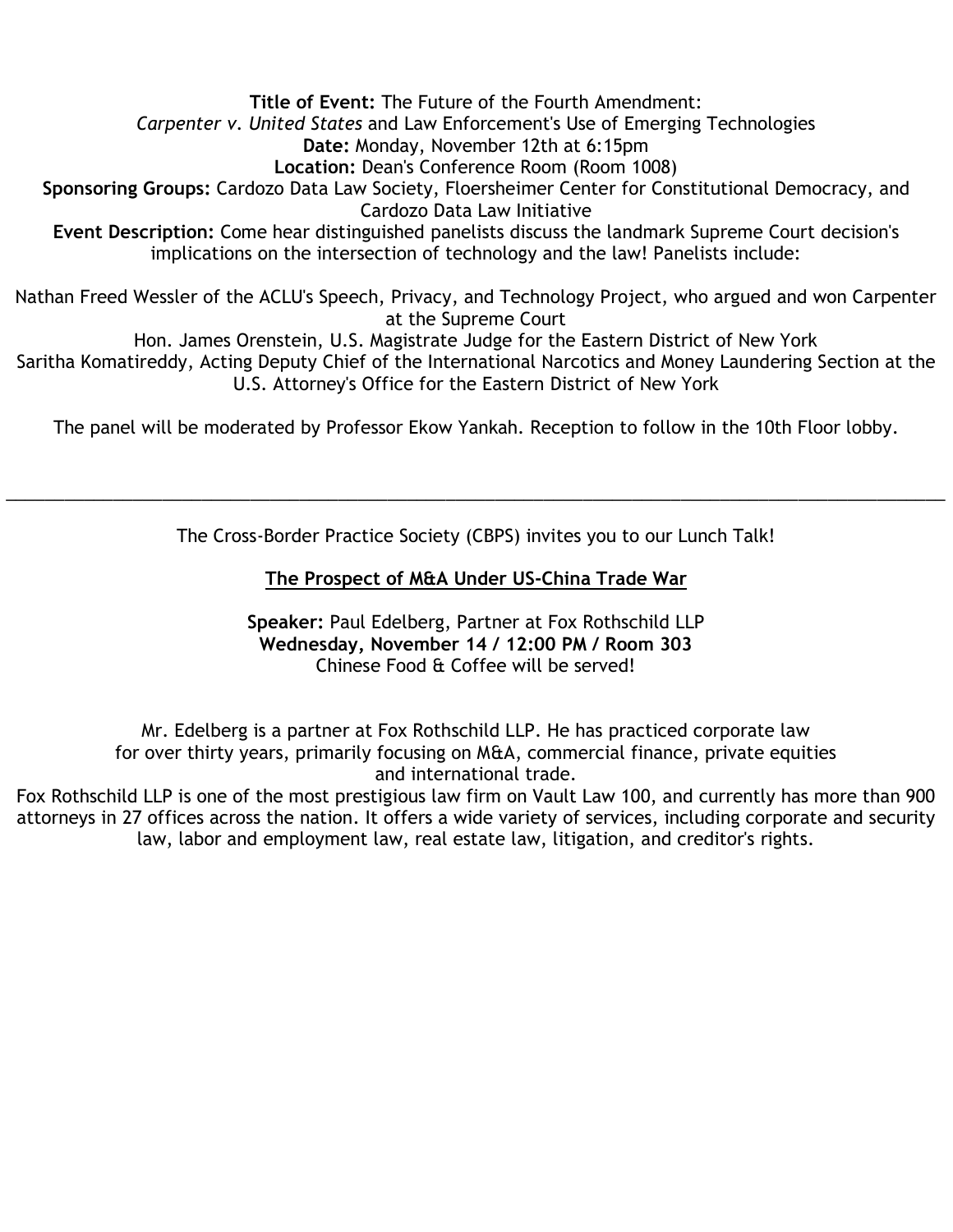## THURSDAY, NOVEMBER 8, 2018

The Heyman Center for Corporate Law & Governance and the Business Law Society invite you to the annual:

### **Compliance Roundtable\***

**Date**: Thursday, November 8, 2018 **Time**: 6:00 pm **Location**: Rm 1008 **Light refreshments will be provided after the panel.**

Please join us for a roundtable event to learn more about pursuing a career in compliance! The panel will be moderated by Professor Mike Stone, Senior Fellow and Director of Compliance at the Heyman Center. Panelists will include:

**Robert McCabe**, former Director and Senior Counsel at Société Générale **Elise Michael** '15, Associate, Katten Muchin Rosenman LLP **Emily Posner Schoolman** '08, Head of Corporate Compliance, Raymond James **Douglas Siegel**, Managing Director and Chief Compliance Director, Oppenheimer Companies

\*This event is part of the Compliance Speaker Series and will qualify towards the Compliance Concentration requirement.

This event is open only to the Cardozo community. If you register and can no longer attend, please let us know so that we have an accurate headcount for catering purposes.

\_\_\_\_\_\_\_\_\_\_\_\_\_\_\_\_\_\_\_\_\_\_\_\_\_\_\_\_\_\_\_\_\_\_\_\_\_\_\_\_\_\_\_\_\_\_\_\_\_\_\_\_\_\_\_\_\_\_\_\_\_\_\_\_\_\_\_\_\_\_\_\_\_\_\_\_\_\_\_\_\_\_\_\_\_\_\_\_\_\_\_\_ Thursday, November 8, 6:30pm, 5th Floor Faculty Lounge Please join the Cardozo Startup Society, along with DLx Law LLP and HUT Consulting, as they cohost a "Crypto Nights: State Securities Regulators Panel" discussing state securities laws and how they apply to digital assets (cryptocurrency). The panel of top industry professionals, including current and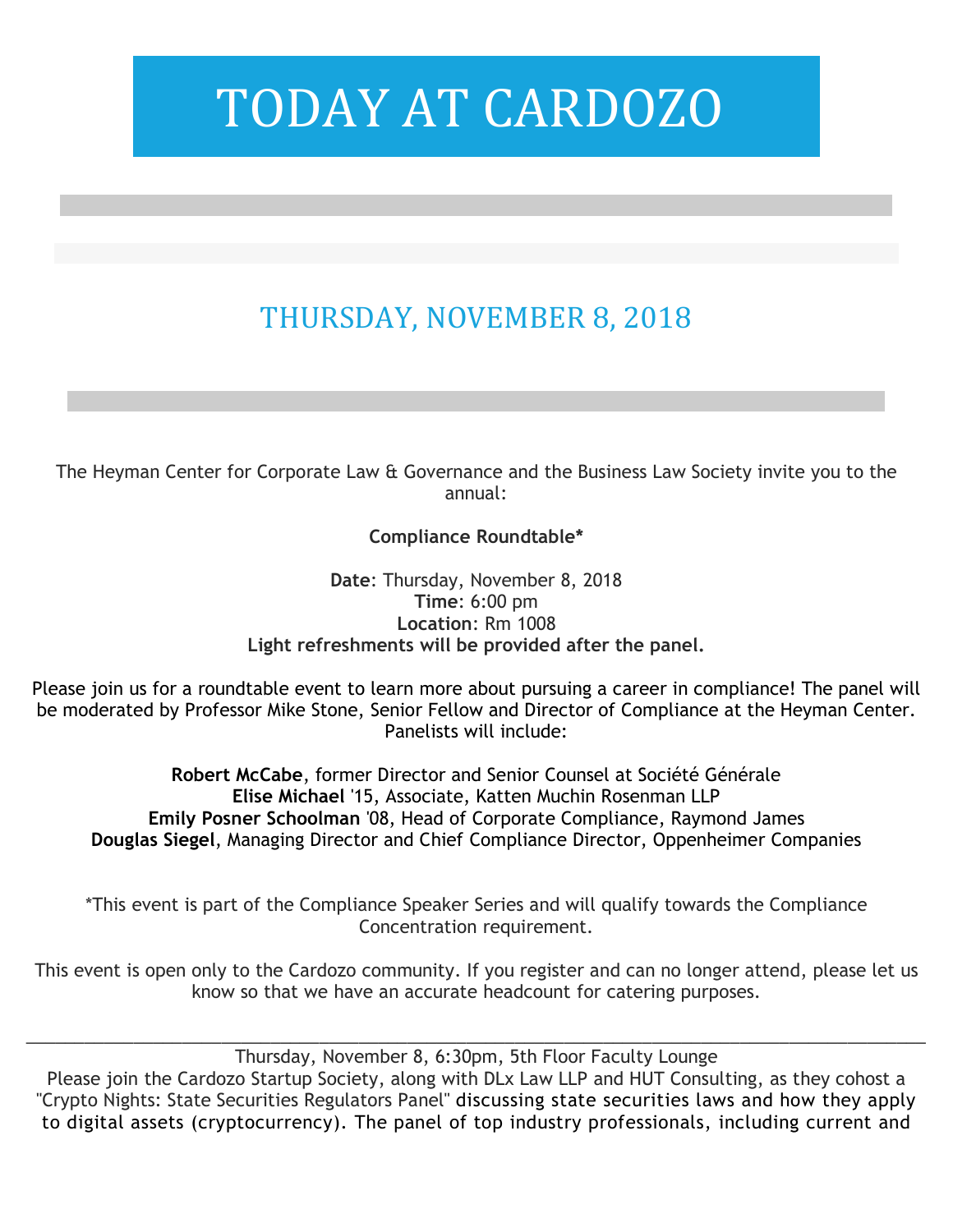former state securities regulators will be moderated by Greg Strong, lawyer at DLx and former Director of the Consumer Protection Unit for the Delaware Department of Justice. The panelists include current and former regulators from New York and Delaware, and closing remarks from Michael Pieciak, President of NASAA, the North American Securities Administrators Association. Light refreshments will be served.

## Upcoming Events and Announcements

Please join Barry Scheck, Innocence Project attorneys & former clinic students for an open house and conversation about next year's (2019-20) clinical program. This is a rare opportunity to hear from our Co-Founder, attorneys, and former students about how to get involved in the clinic and the essential work Cardozo students perform.

**\*Wednesday Nov. 14 at 4:30 P.M.\* 40 Worth Street, Suite 701 (IP offices)**

Beverages & cheese will be served.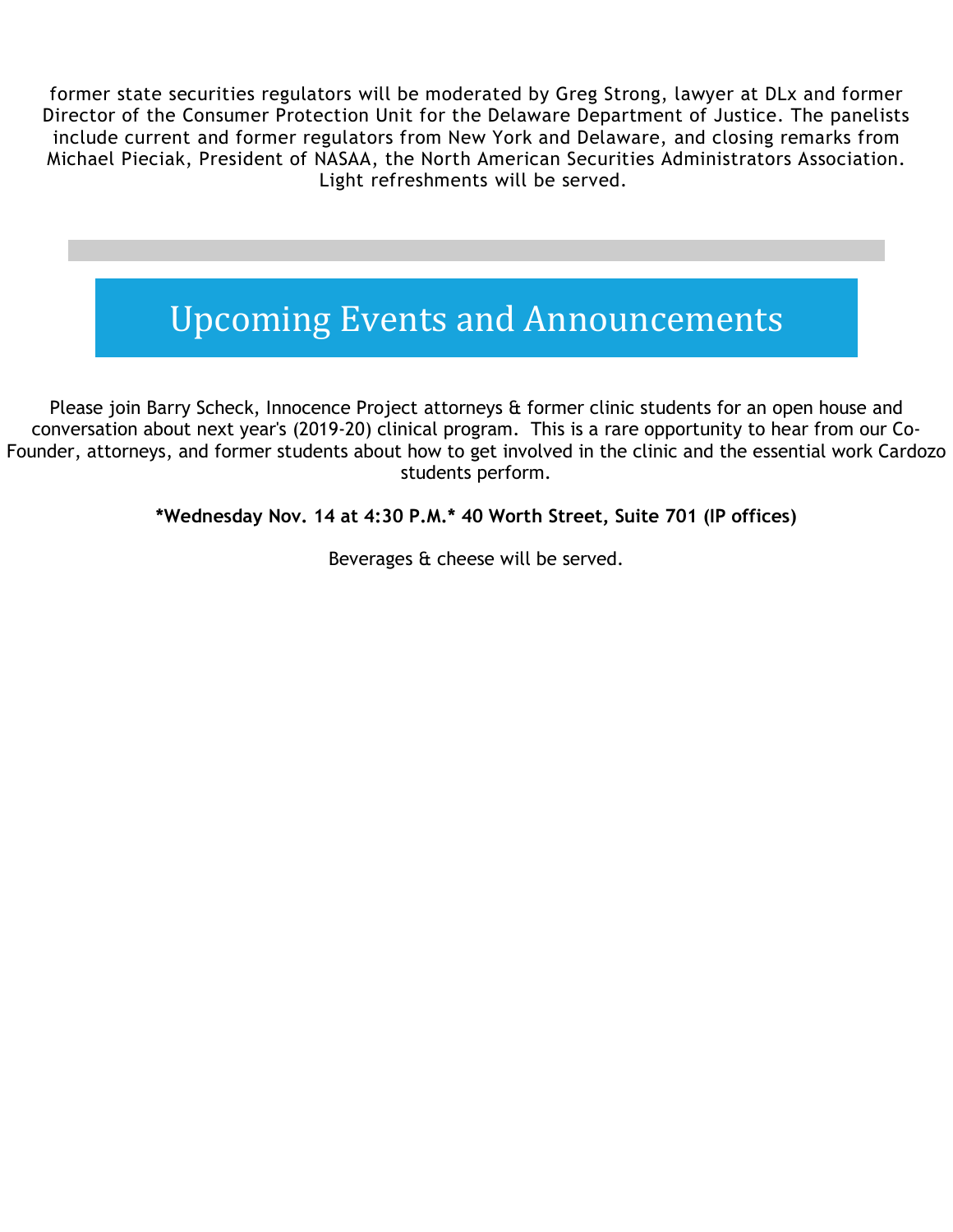## FRIDAY, NOVEMBER 9, 2018

The Building closing time for today is 4:30pm. The Library will be closing at 4:00pm.

### Upcoming Events and Announcements

#MeToo and the Legal Profession Conference Nov. 13th, 9:00 - 12:30 pm

*Reception and check-in at 8:45 am* Jacob Burns Moot Court Room CLE Credit available

Presented by the Jacob Burns Center for Ethics in the Practice of Law at Cardozo and the Cardozo Women's Law Initiative.

The #MeToo Movement, now a year old, has placed a spotlight on the structures in business, education, government, and the legal profession that allow those in power to abuse their authority. This conference will focus on the intersection of the #MeToo Movement and the legal profession, and the keynote will be given by

Dean Melanie Leslie on #MeToo and the responsibility of non-profit boards. Following Dean Leslie's address, two panels, moderated by Professor Jessica Roth and Professor Anthony Sebok, will examine harassment within the legal profession and options for lawyers whose clients have been accused of misconduct or abuse

#### of power. Panelists:

- Hon. Lorna Schofield, U.S. District Judge, Southern District of New York
- Professor Stephen Gillers, NYU Law School
- Gabrielle Tenzer of Kaplan Hecker & Fink
- Cara Greene of Outten & Golden